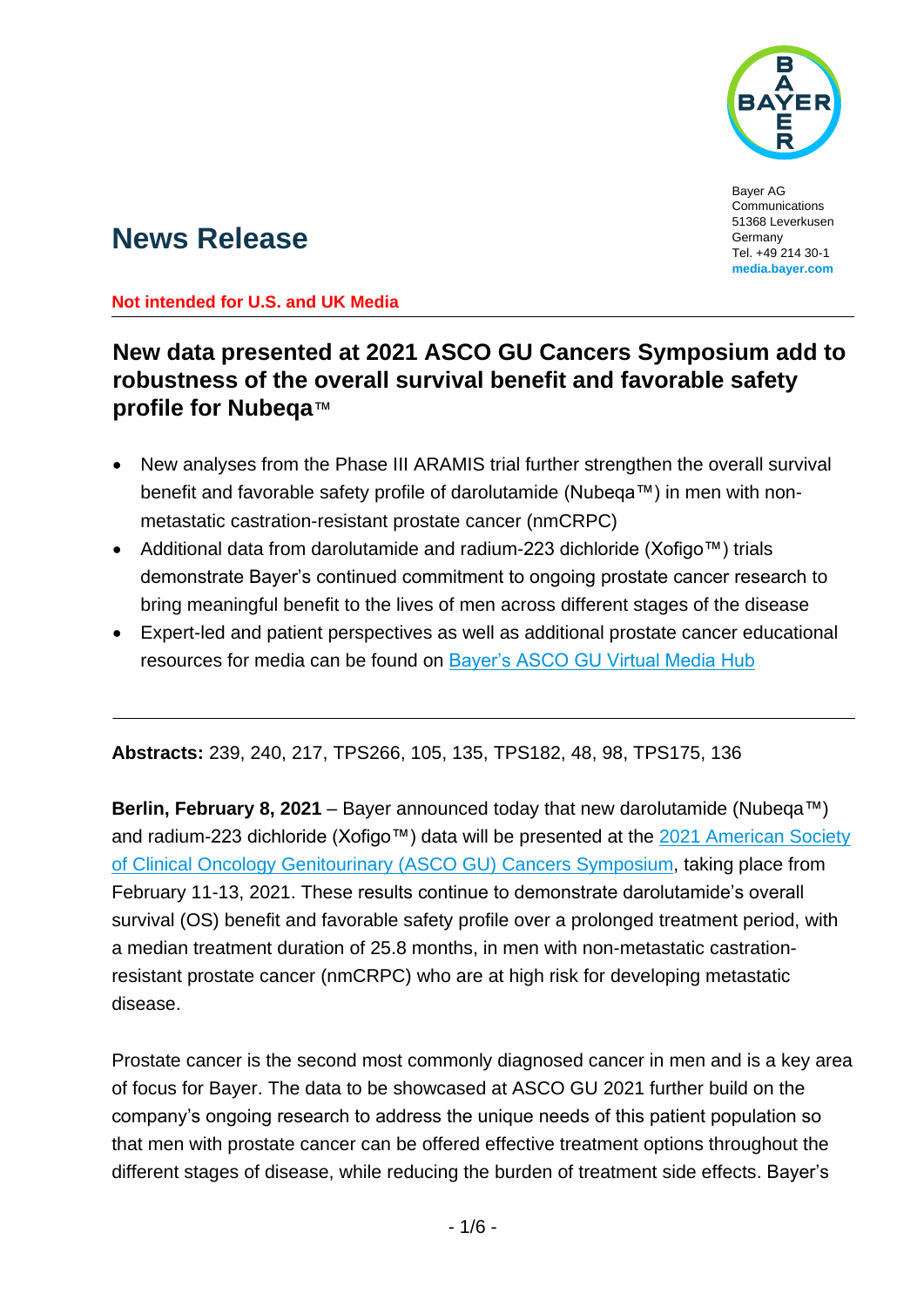advancing prostate cancer portfolio is a pivotal element of the company's wider commitment as an oncology leader to key areas of innovation, including Bayer's unique approach of advancing targeted alpha therapies and recently acquired expertise in cell and gene therapy, to ultimately meet the needs of people living with cancer.

"Approved therapies for nmCRPC increase metastasis-free and overall survival, but the treatment decisions should also consider the potential side effects of long-term treatment," said Matthew Smith, M.D., Ph.D., Director of the Genitourinary Malignancies Program, Massachusetts General Hospital Cancer Center. "The new data highlight the favorable safety profile of long-term treatment with darolutamide for men with nmCRPC."

Clinician, patient and patient advocate perspectives on the latest darolutamide data and the importance of patient-centricity in prostate cancer research are also available on [Bayer's ASCO GU Virtual Media Hub.](https://pharma.bayer.com/virtual-press-hub-asco-gu)

Notable data to be presented at the meeting and additional information on the full data are listed below. More details on meeting registration can be found [here.](https://meetings.asco.org/gu/attend)

## **Darolutamide**

- *Safety of darolutamide (DARO) for nonmetastatic castration-resistant prostate cancer (nmCRPC) from extended follow-up in the phase III ARAMIS trial*
	- o At the final analysis, the median treatment duration for patients randomized to darolutamide was 18.5 months for the double-blind (DB) period and 25.8 months for the DB + open-label (OL) period.
	- $\circ$  Results demonstrated that prolonged darolutamide treatment exposure was well-tolerated, with 48.8% of patients in the darolutamide DB+OL group still receiving darolutamide treatment at cut-off.
	- o **Abstract 239; February 11, 8:00am EST**
- *Analysis of the effect of crossover from placebo (PBO) to darolutamide (DARO) on overall survival (OS) benefit in the ARAMIS Trial*
	- o After unblinding, 170 patients (30.7% of those randomized to placebo) crossed over from placebo to darolutamide. Significant OS benefit was observed regardless of crossover. These results confirm that early treatment should be favored over delayed start of a life-prolonging therapy such as darolutamide.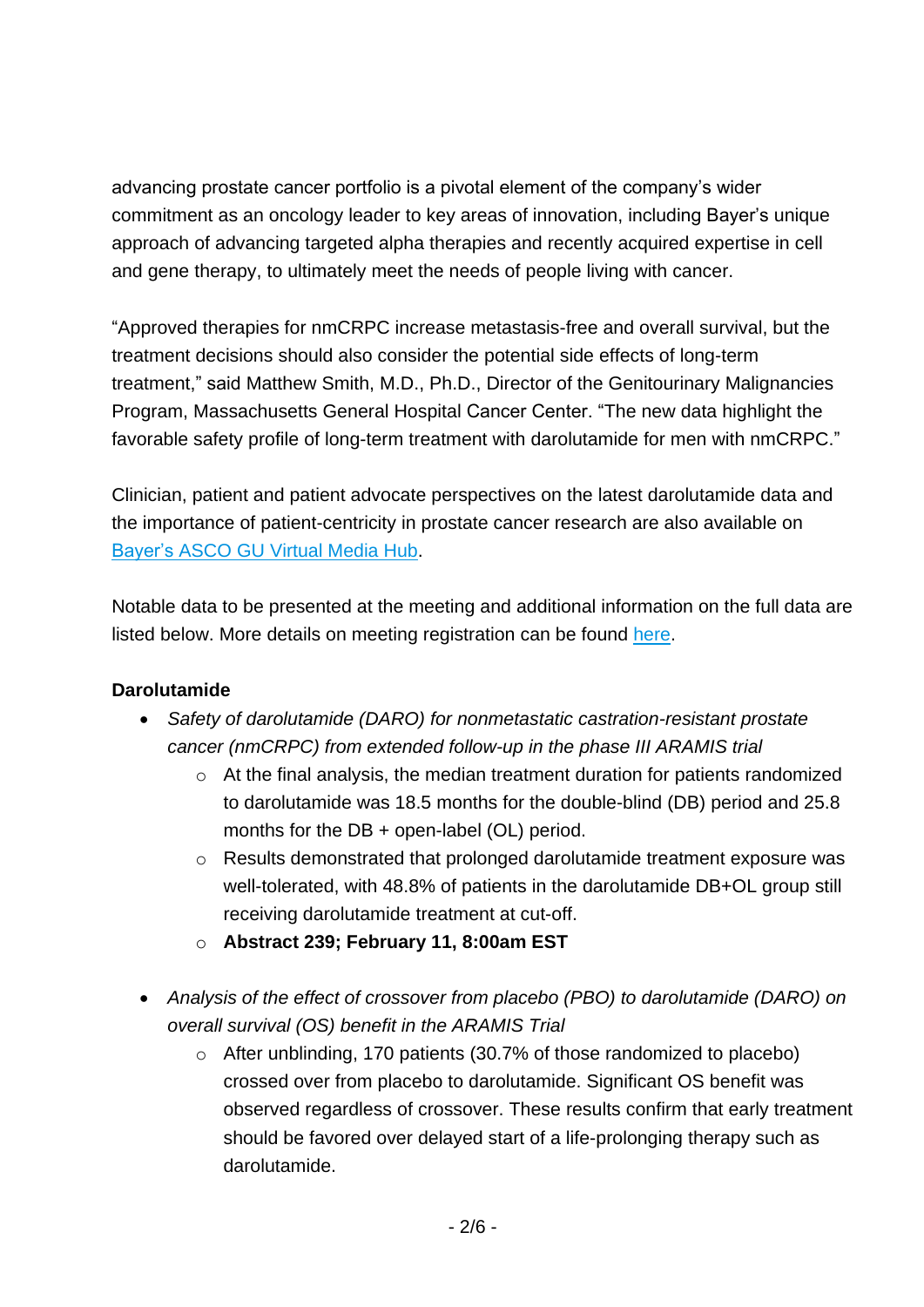- o The safety profile of darolutamide continued to be favorable at the final analysis.
- o **Abstract 240; February 11, 8:00am EST and 4:30pm EST**
- *Frequency, management, and resource use of adverse events (AEs) in nonmetastatic castrate-resistant prostate cancer (nmCRPC) patients receiving apalutamide or enzalutamide: A real-world study*
	- o A real-world study showed the clinical and resource use burden of AEs among nmCRPC patients treated with enzalutamide or apalutamide and demonstrated safety and tolerability are key considerations in shared clinician-patient decision-making in this area.
	- o **Abstract 217; February 11, 8:00am EST**
- *DASL-HiCaP: Darolutamide augments standard therapy for localized very high-risk cancer of the prostate (ANZUP1801)—A randomized phase III double-blind, placebo-controlled trial of adding darolutamide to androgen deprivation therapy and definitive or salvage radiation* **– Investigator-Initiated Research (IIR)**
	- o Ongoing DASL-HiCaP study assesses the metastasis-free survival (MFS) of darolutamide in addition to androgen deprivation therapy (ADT) and definitive or salvage radiation in men with either very high-risk localized prostate cancer, or very high risk features with prostate-specific antigen (PSA) persistence or rise within one year following radical prostatectomy, suitable for radiation therapy.
	- o **Abstract TPS266; February 11, 8:00am EST**

## **Radium-223 dichloride (Ra-223)**

- *Synergistic antitumor efficacy of radium-223 and enzalutamide in the intratibial LNCaP prostate cancer xenograft model*
	- o These preclinical results showed that radium-223 in combination with enzalutamide displayed synergistic antitumor efficacy by decreasing PSA levels in the LNCaP intratibial model and was not observed to compromise bone health in healthy tibiae.
	- o **Abstract 105; February 11, 8:00am EST**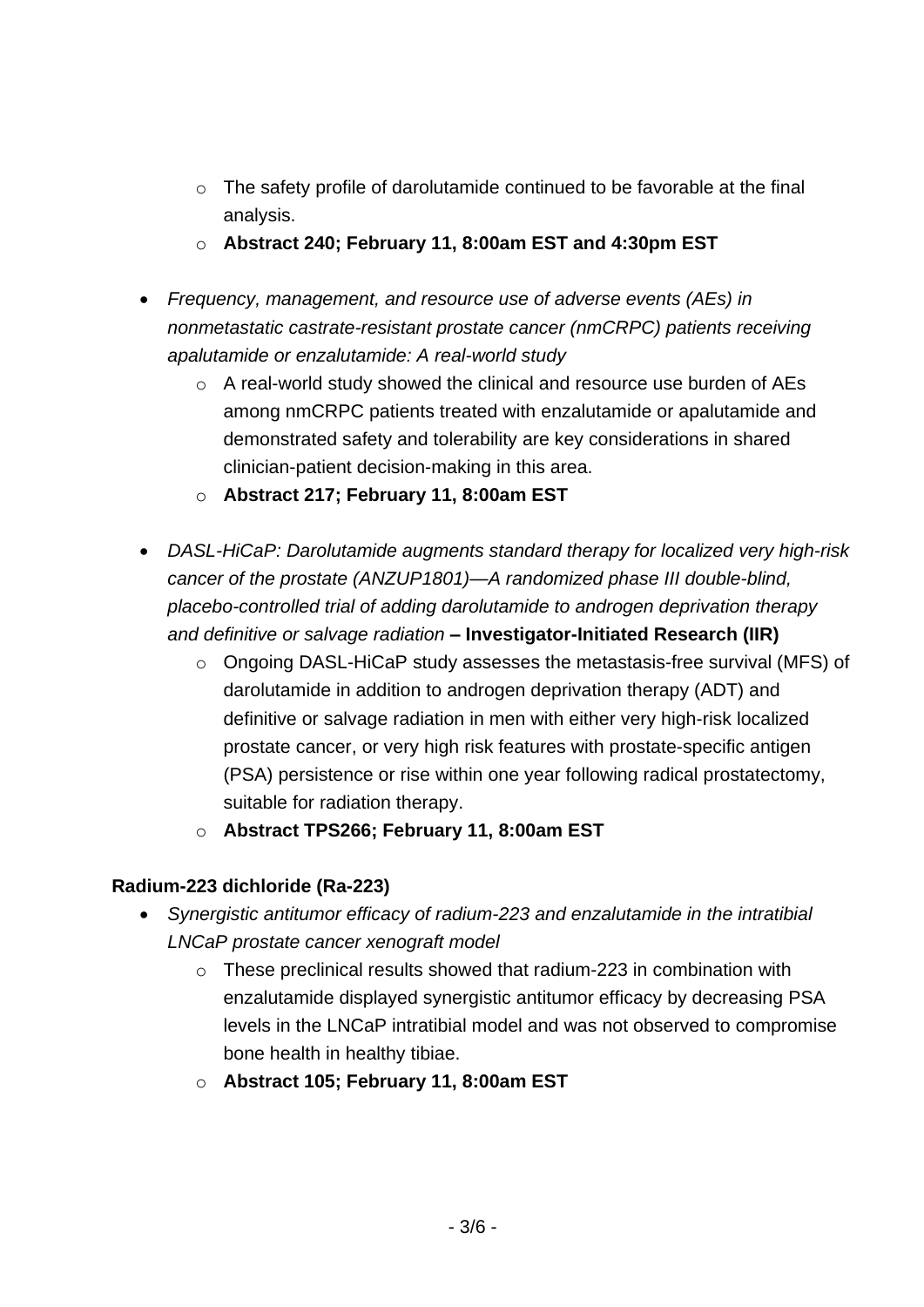- *Randomized phase II trial of radium-223 (RA) plus enzalutamide (EZ) versus EZ alone in metastatic castration-refractory prostate cancer (mCRPC): Final efficacy and safety results* **– Investigator-Initiated Research (IIR)**
	- o Radium-223 + enzalutamide resulted in significant long-term clinical benefit when compared to enzalutamide alone in mCRPC patients, without compromising safety.
	- o **Abstract 135; February 11, 8:00am EST and 4:30pm EST**
- *A phase I/II study of combination olaparib and radium-223 in men with metastatic castration-resistant prostate cancer with bone metastases (COMRADE): A trial in progress* **– Investigator-Initiated Research (IIR)**
	- $\circ$  The open-label, multi-center, phase 1/2 study will be evaluating the dosing, safety and efficacy of olaparib in combination with radium-223 in men with mCRPC with bone metastases.
	- o **Abstract TPS182; February 11, 8:00am EST**
- *Real-world clinical outcomes study of sequential novel antihormonal therapy (NAH) or radium-223 (Ra-223) treatment of metastatic castration-resistant prostate cancer (mCRPC) that progressed after first-line NAH*
	- o Among men with mCRPC in U.S. routine clinical practice, after failure of first-line (1L) NAH:
		- Patients with bone-only metastases, shorter duration of 1L NAH therapy, or prior symptomatic skeletal events (SSEs) were likely to receive second-line (2L) radium-223.
		- Patients receiving 2L radium-223 received subsequent therapies to a similar extent as those receiving 2L alternative NAH demonstrating the feasibility of further systemic treatment including chemotherapy after radium-223.
	- o **Abstract 48; February 11, 8:00am EST**
- *Randomized phase II study evaluating the addition of pembrolizumab to radium-223 in metastatic castration-resistant prostate cancer* **– Investigator-Initiated Research (IIR)**
	- o Results from the Phase II study demonstrated that while bone biopsies were hampered by nondiagnostic sampling, there was no evidence for increased CD4+/CD8+ T cell infiltration with the combination of radium-223 with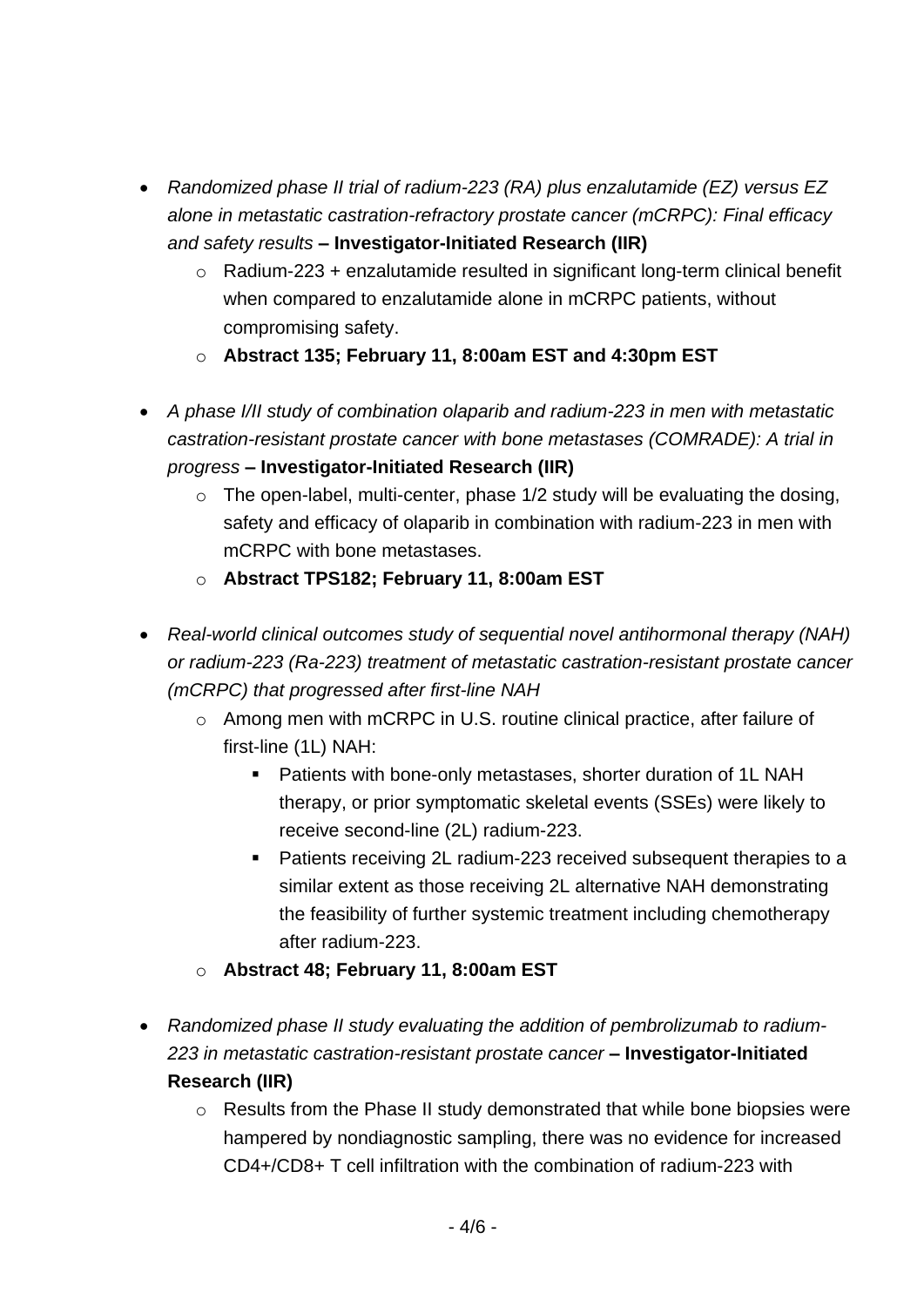pembrolizumab, and no evidence for prolongation of radiographic progression-free survival (rPFS) or OS compared to radium-223 alone. Radium-223 + pembrolizumab can be safely combined with no unexpected toxicities.

- o **Abstract 98; February 11, 8:00am EST**
- *Fractionated docetaxel and radium-223 (Ra223) in metastatic castration-resistant prostate cancer (CRPC): A phase I trial* **– Investigator-Initiated Research (IIR)**
	- o The study will evaluate whether fractionated dose-schedule of docetaxel biweekly (DQ2) in combination with standard radium-223 dosing will be feasible without reduction in dose-intensity of radium-223 or docetaxel.
	- o **Abstract TPS175; February 11, 8:00am EST**
- *Clinical outcomes of patients with metastatic castration-resistant prostate cancer (mCRPC) receiving radium-223 (Ra-223) early versus late in the treatment sequence*
	- o Real-world data from Ontario suggests that patients who received radium-223 in 2L versus third-line (3L) or later had better outcomes.
	- o **Abstract 136; February 11, 8:00am EST**

## **About Prostate Cancer at Bayer**

Bayer is committed to delivering science for a better life by advancing a portfolio of innovative treatments. The company has the passion and determination to develop new medicines that help improve and extend the lives of people living with cancer. Prostate cancer is the second most commonly diagnosed cancer in men and a key area of focus for Bayer. The company's franchise includes two products on the market (Nubeqa™ and Xofigo™) and several compounds in development, including a unique approach of advancing targeted alpha therapies. Bayer is focused on addressing the unique needs of patients with prostate cancer, providing treatments that extend their lives throughout the different stages of the disease and allowing them to continue their everyday activities, so that they can live longer, better lives.

#### **About Bayer**

Bayer is a global enterprise with core competencies in the life science fields of health care and nutrition. Its products and services are designed to benefit people by supporting efforts to overcome the major challenges presented by a growing and aging global